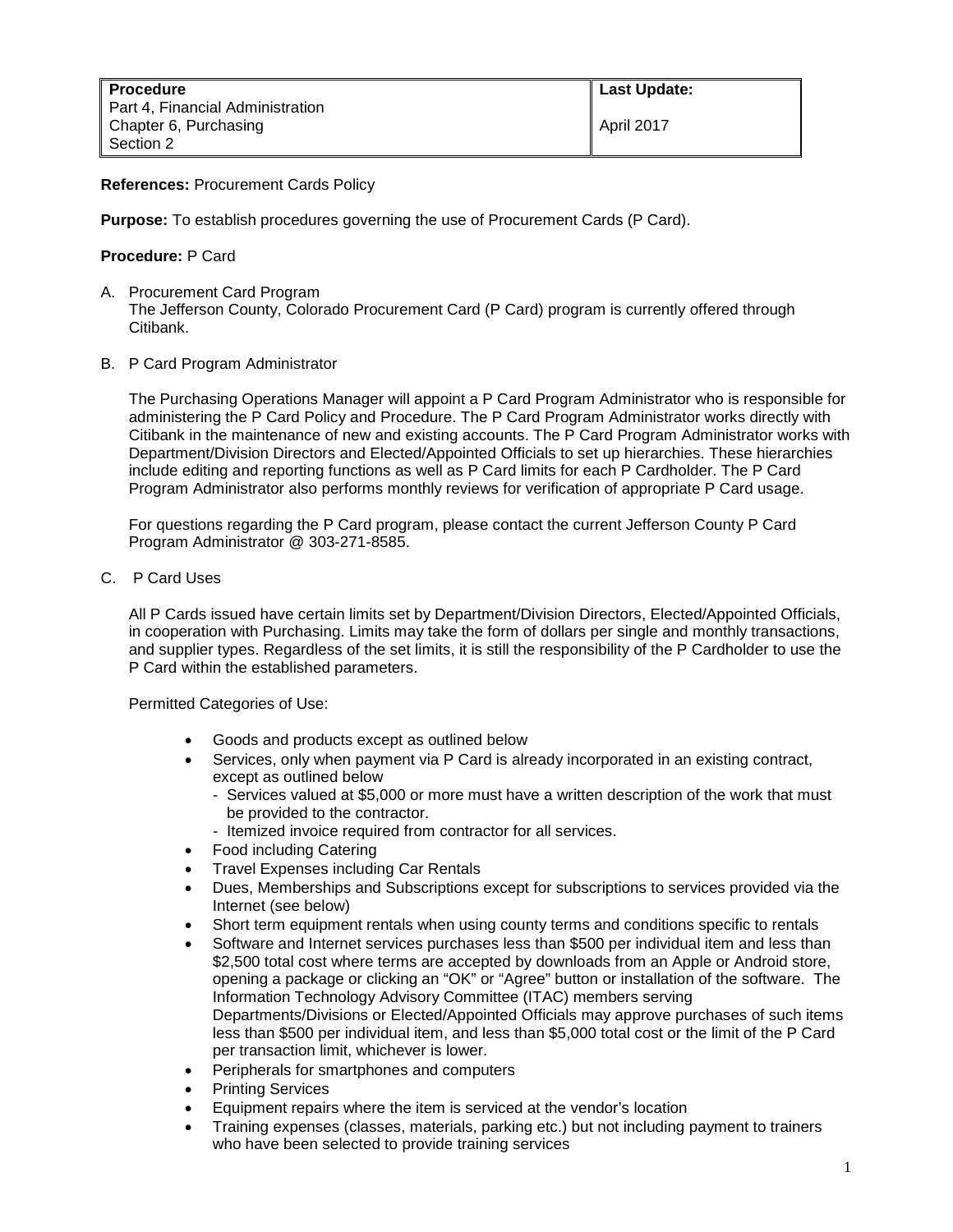• The P Card can be used for emergency purchases by ITAC members for all computer hardware, software and services required to restore or maintain operations up to the limit of their P Card authorizations.

Prior Approvals are required for these categories of purchases:

- Approval of the ITAC member supporting your Department/Division or Elected/Appointed Official is required for computer hardware, software and internet services other than those noted above. This includes the purchase of desktop computers, laptops, tablets and smartphones. See the Information Technology Resources Policy for further definition.
- Notification to Accounting is required for all Capital purchases
- Approval of the County Attorney is required when execution of vendor terms is required other than standard rental car agreements or purchases of software and internet services as noted above.

Unless itemized herein, all other uses of the P Card are prohibited.

- D. Inappropriate Use of the P Card
	- 1. Misuse

Accidental or deliberate misuse of the P Card may result in the suspension/cancellation of the P Card, and possible disciplinary action pursuant to the existing Jefferson County Personnel Rules. If the P Card is misused, the P Cardholder's supervisor or manager will take corrective action, as deemed appropriate for the infraction. Accidental or deliberate misuse of the P Card for personal use items shall be reported to the P Cardholder's supervisor or manager along with a written explanation of the misuse. The full amount of any accidental or deliberate misuse must be reimbursed to the county by the P Cardholder; payment shall be sent to the Accounting Division along with the written explanation of misuse. P Card Coordinators shall indicate on the reallocation screen, "Personal charge – P Cardholder has reimbursed (or will reimburse) the county."

2. Split Transactions

Transactions must not be split into smaller purchases to circumvent established single transaction or monthly P Card limits.

3. Mobile Payment Applications

Mobile payment applications are not to be used for county issued P Cards. An image of county issued P Cards are not to be stored on a P Cardholder's county or personal phone. These apps often assign a code to each individual merchant/P Card and the last four digits of the actual P Card number may not appear on receipts; this feature alone has the potential to make it impossible to match receipts received via mail, or email, with the correct division/department/p Cardholder.

- E. Cardholder Requirements
	- 1. General Information

The Elected/Appointed Officials and Department/Division Directors, or their designee, will establish monthly charge limits for each P Card issued. Individual limits will be established in accordance with the current county approval policy and P Card Policy.

Each Division, Department, or Office shall have a designated P Card Coordinator. The P Card Coordinator is responsible for providing monthly transaction reports for P Cardholder and supervisor review of the purchases to verify that they fall within the scope of P Card Policy and Procedure. Reviews will be performed by Purchasing on a monthly basis, or other frequency as needed, to verify appropriate P Card usage. Questions about P Card usage will be directed to the appropriate P Card Coordinator.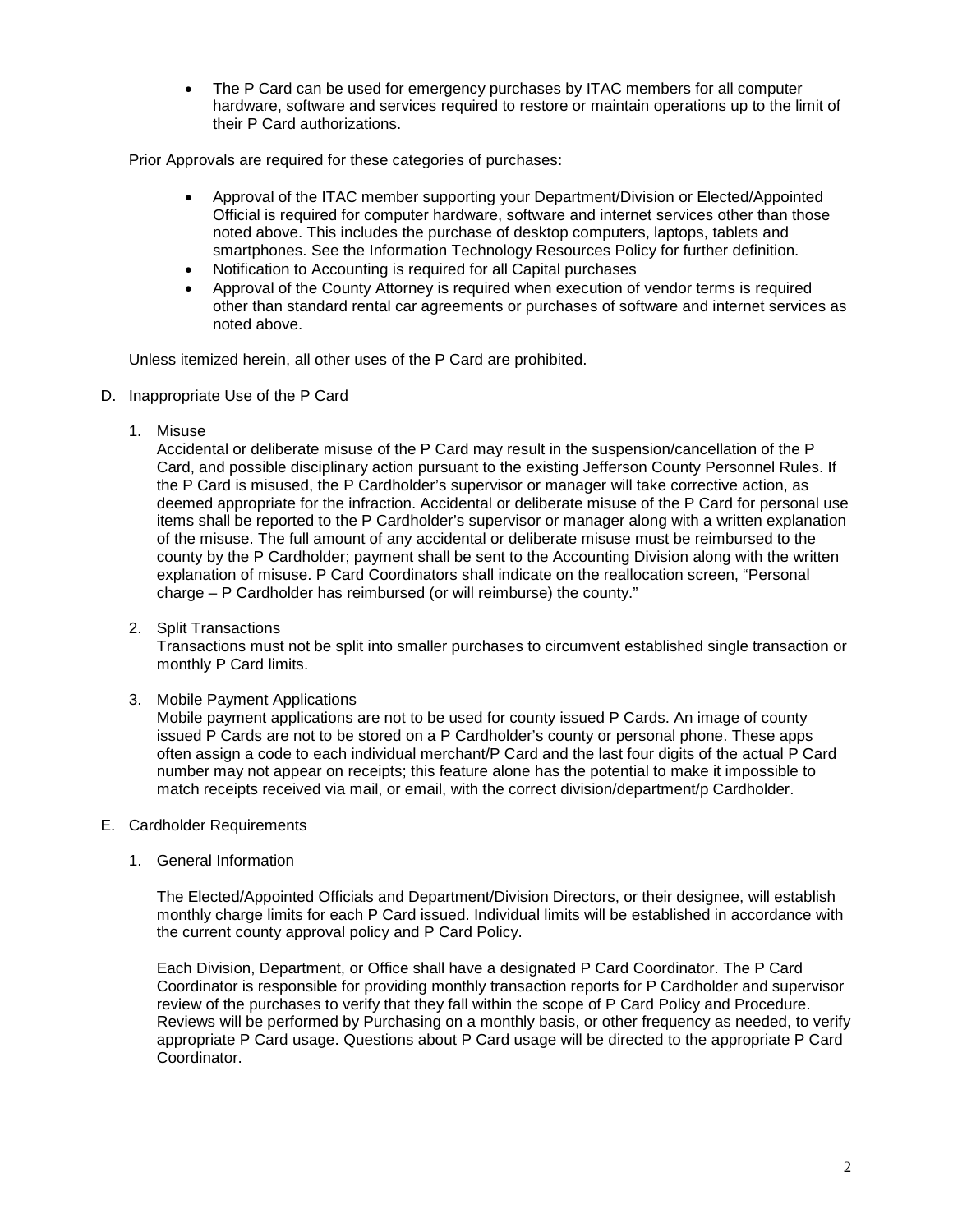### 2. P Cardholder Application

A "Procurement Card Request Form" must be completed to obtain a P Card. The employee's Department/Division Director, Elected/Appointed Official or their designee, must approve the application. The completed application should be forwarded to the P Card Program Administrator. A P Card will be issued in the employee's name within approximately 15 working days. Monthly limits are set when the P Card is issued. Jefferson County is responsible for making all payments to Citibank and use of the P Card will not affect the employee's personal credit rating.

# 3. Acknowledgement of Policy and Procedures

Each P Cardholder and all P Card Coordinators will be sent the Procurement Card Policy and Procedures via PowerDMS. P Cardholders are required to read the documents and to submit their acknowledgement of having read them through PowerDMS.

# 4. P Card Security

Each P Card should be kept in an accessible but secure location, and the account number guarded carefully. Do not post it any place that is accessible to others. For individual P Cards, the only person entitled to use the P Card is the person whose name appears on the face of the P Card. Department P Cards may be used by any person within the department who has been granted authority to use the department P Card. If a P Cardholder is going to be absent from the office for an extended period, the P Cardholder's card privileges should be reduced for the period of time that the P Cardholder is expected to be absent. Contact the P Card Program Administrator for assistance.

# 5. Canceling P Cards

When an employee terminates, his/her P Card must be cancelled.

The Division/Department Director, Elected/Appointed Official, or their designee, is responsible for collection of the P Card when employment is terminated. The person collecting the P Card is responsible for destruction of the P Card; **DO NOT** return the P Card to the P Card Program Administrator. Contact the P Card Program Administrator via phone for immediate P Card cancellation. A follow up e-mail is also required from the person collecting the P Card confirming destruction.

Jefferson County retains the right to cancel an employee's P Card privileges at any time. P Cards may be collected and cancelled should any P Cardholder fail to follow policy and procedures, or consistently fail to keep accurate records.

# 6. Suspending P Cards

When an employee is on extended leave, the Division/Department Director, Elected/Appointed Official, or their designee shall send an email to the P-Card Administrator requesting that the single transaction and monthly P Card limits for the P Cardholder be reduced to \$1.00. A beginning and end date must be specified in the email. (The dates can be lengthened or shortened as needed.) This process limits the possibility of fraud while P Cardholder is on leave. In this instance, the P Card shall be collected and kept in a secured/locked area until the P Cardholder returns to work.

This process can also be used to suspend P Cardholder privileges in other situations, if needed.

# 7. Temporary and/or Emergency P Card Limit Increases

The Division/Department Director, Elected/Appointed Official, or their designee shall send an email to the P Card Administrator requesting that the single transaction and/or monthly P Card limits for a P Cardholder be temporarily increased. The amount of the increase, and a beginning and end date must be specified in the email.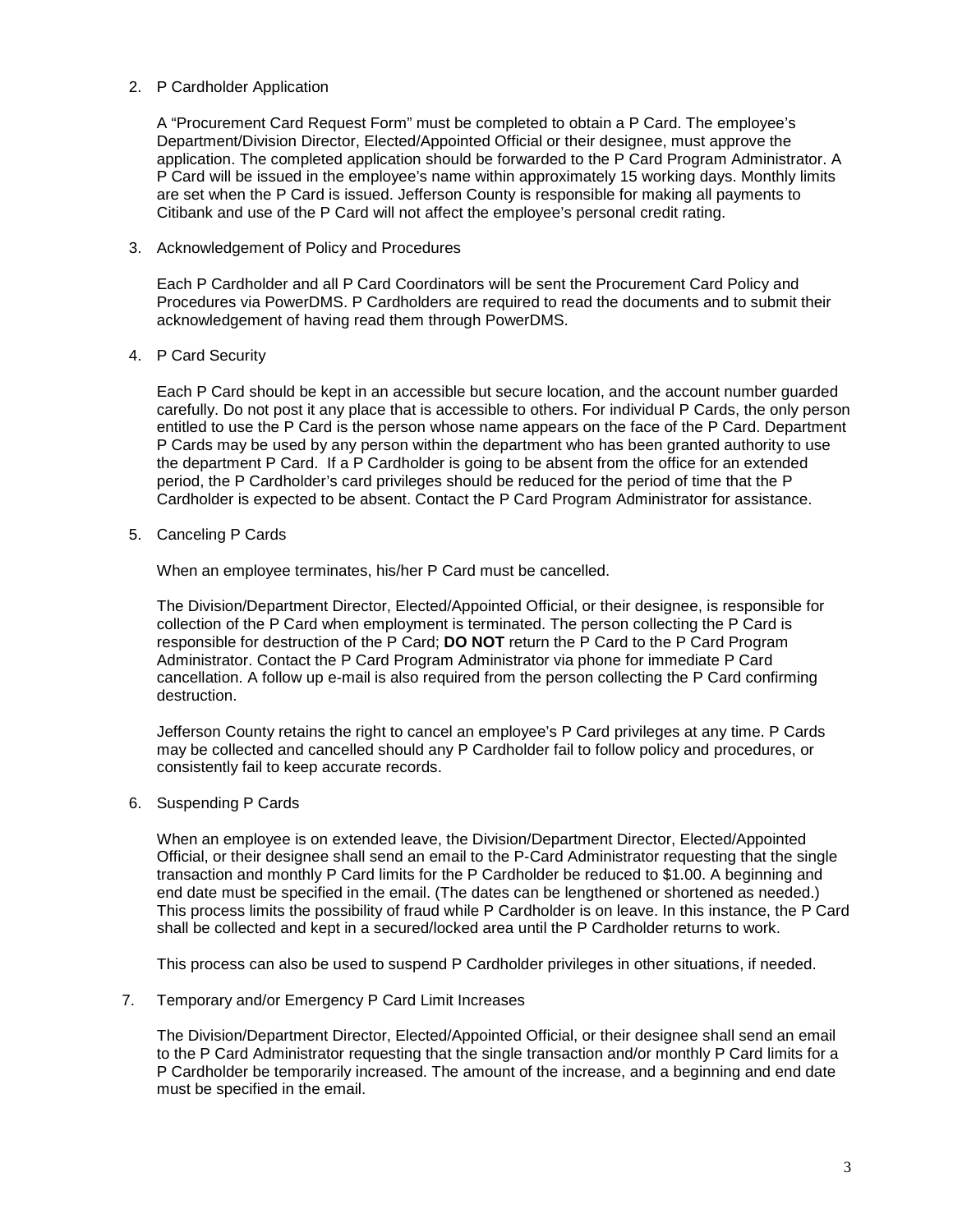8. P Card Renewal

A renewal P Card will be automatically mailed based on the bank cycle to the P Card Program Administrator who will then notify the employee to pick up the P Card. All P Cards must be signed for by the P Cardholder or the person picking up the P Card on behalf of the P Cardholder.

9. Customer Service

Citibank representatives are available 24 hours per day, 7 days per week.

#### **Customer Service: 800-248-4553**

10. Lost or Stolen P Cards

The P Cardholder should immediately notify Citibank if a P Card is lost or stolen and notify the P Card Program Administrator at the same time. Bank representatives are available 24 hours per day, 7 days per week. If the lost P Card is a Department P Card, the P Card Coordinator should notify the Jefferson County P Card Program Administrator.

#### **Lost or Stolen Cards: 800-248-4553**

Time is of the essence. Jefferson County is not liable for any purchases made with lost or stolen P Cards once the bank is formally notified.

11. Insurance Requirements for On-Site Work

The P Cardholder must contact Risk Management to obtain insurance requirements prior to procuring any services necessitating on-site work. The P Cardholder must also receive approval from Risk Management of vendor's insurance certificates prior to permitting vendor to proceed with the work.

- F. P Cardholder Responsibilities
	- 1. Placement of Orders

The P Card is used just like any other credit card. For fax, phone, and online purchases, the P Cardholder should get a confirmation number. Where possible, instruct the supplier to include with all shipments a packing list that itemizes the cost of the items and freight. If a supplier cannot include a detailed packing list, have them mail a separate itemized receipt directly to the P Cardholder. NO INVOICE/S SHOULD BE GENERATED AND SENT TO JEFFERSON COUNTY ACCOUNTS PAYABLE.

### **The correct billing address for all P Cards is:**

100 Jefferson County Parkway, Suite 4500 Golden, CO 80419

**NOTE: JEFFERSON COUNTY, COLORADO MAINTAINS A TAX EXEMPT STATUS FOR MOST PURCHASES. IN SOME INSTANCES, (PRIMARILY OUT OF STATE USE), THE TAX EXEMPT STATUS WILL NOT APPLY. PLEASE MAKE SURE THE SUPPLIER IS AWARE OF THIS STATUS SO AS TO DETERMINE IF SALES TAX IS MANDATORY FOR THE SPECIFIC PURCHASE.**

2. P Card Rejection by a Supplier

If a supplier advises that a P Card approval has been denied, the cause may be due to one or more of the established levels of authority checks:

- a. The purchase exceeds the single transaction dollar limit.
- b. The established monthly dollar limit has been exceeded.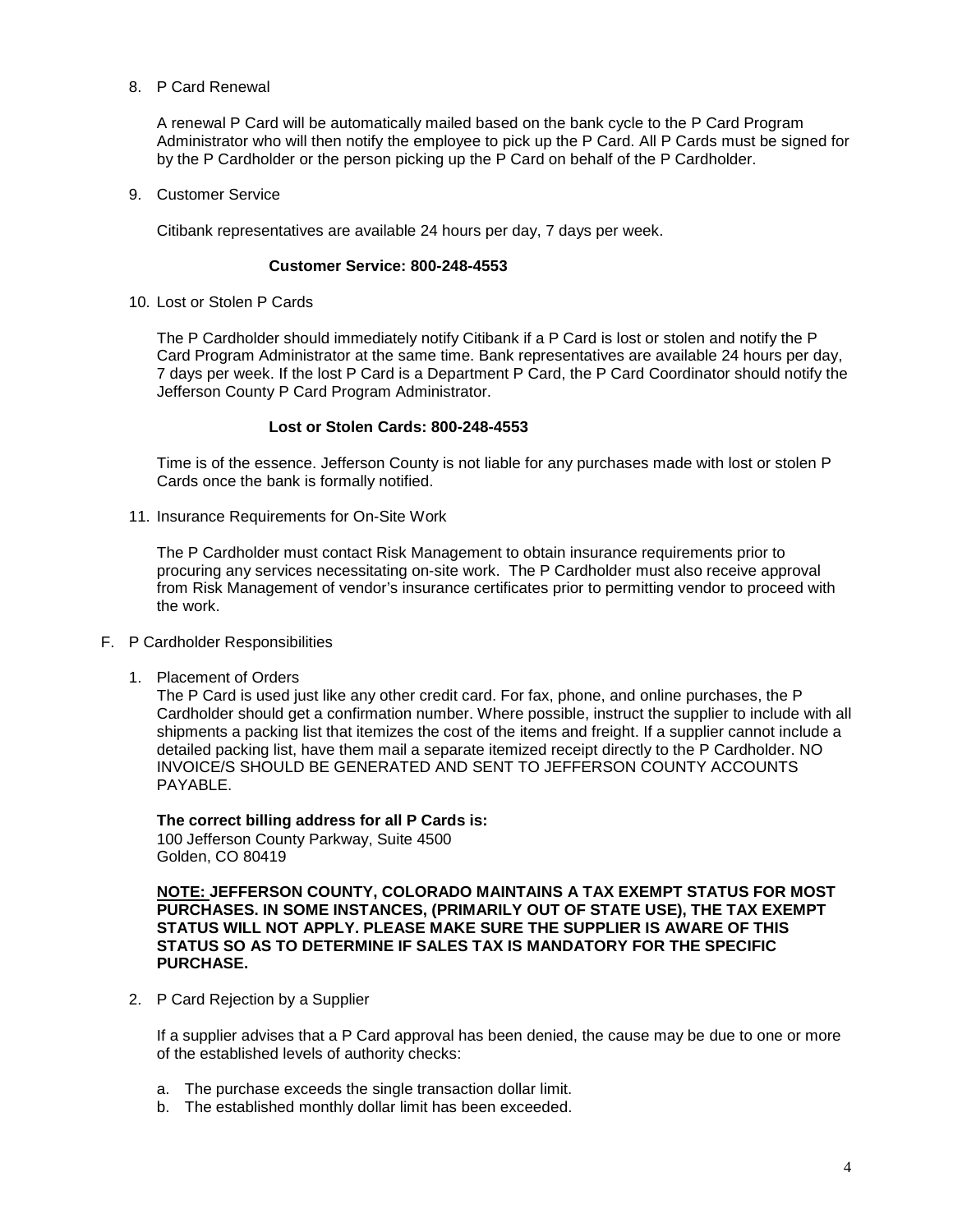If a transaction is denied, the P Cardholder should call the number located on the back of their P Card. For Department P Cards, the P Card Program Administrator must contact the bank to obtain the information regarding the denial, and coordinate resolution of the issue.

3. Record Keeping

All established county financial controls and practices for charging apply to the use of the P Card. Itemized receipts **MUST** be obtained for all purchases to verify a legitimate business purpose for the transaction. If a receipt cannot be obtained, a letter of explanation stating the cost, and justification for the purchase **MUST** be submitted in its place. To facilitate the reconciliation and approval process, the P Cardholder is responsible for keeping all receipts.

Please note that a receipt that does not itemize purchases is not a valid receipt.

All P Card activity and monthly statements can be viewed online and printed by the designated P Card Coordinator. A monthly e-mail will be issued by the P Card Program Administrator indicating the reallocation schedule. The P Card Coordinator will reconcile transactions, including all pertinent documentation. Historical records may be subject to audit to ensure compliance with the program.

### 4. No Receipt from Supplier

If a supplier fails to send a receipt, reasonable effort should be made to obtain one. If the receipt is still not obtainable, note "no receipt" on the statement next to that item. Be sure to complete a Lack of Receipt Form and attach it to the statement. Repeated failure to obtain receipts (except for parking fees) may result in cancellation of P Cardholder privileges. If a supplier consistently neglects to provide requested receipts, then that supplier is not a good candidate for P Card use and all future business with that supplier should be avoided, if possible.

For parking fees where no receipt is provided, indicate on the transaction reallocation "No receipt – [Specify Business Purpose] – [Employee Last Name]." A copy of the reallocated statement should be printed and kept as back-up with the statement, in lieu of a Lack of Receipt Form. If the parking charges will be paid with grant funds, a Lack of Receipt Form will be required.

G. Reconciliation, Account Distribution, Approval

The P Card Program Administrator will work with the Elected/Appointed Official, and Department/Division Director to set up a hierarchy for the purpose of reporting and editing.

It will be the responsibility of the approving director or official or their designee to review all transactions made by their employees to ensure appropriate usage, cost account distribution and to ensure all purchases meet the requirements of the P Card Policy. If everything is acceptable, the approving director or official or their designee will indicate their approval by signing the monthly statements.

H. Shipping and Receiving

For telephone, catalogue and on-line orders, the P Cardholder must properly communicate shipping instructions to the supplier.

- 1. Request that the supplier include a packing slip in the package detailing merchandise, freight and the first 4 digits only of the P Card number. The P Card number should not be visible from the outside of the package. Instruct the supplier not to send any invoices to the county's accounts payable section. Any invoice required should be sent directly to the P Cardholder.
- 2. Give the vendor a "Ship To" address complete with P Cardholder name, building or suite number and phone number of the P Cardholder.

The P Cardholder is responsible for ensuring receipt of all purchases as well as follow-up with the supplier regarding delivery problems, discrepancies, or claims for damaged goods.